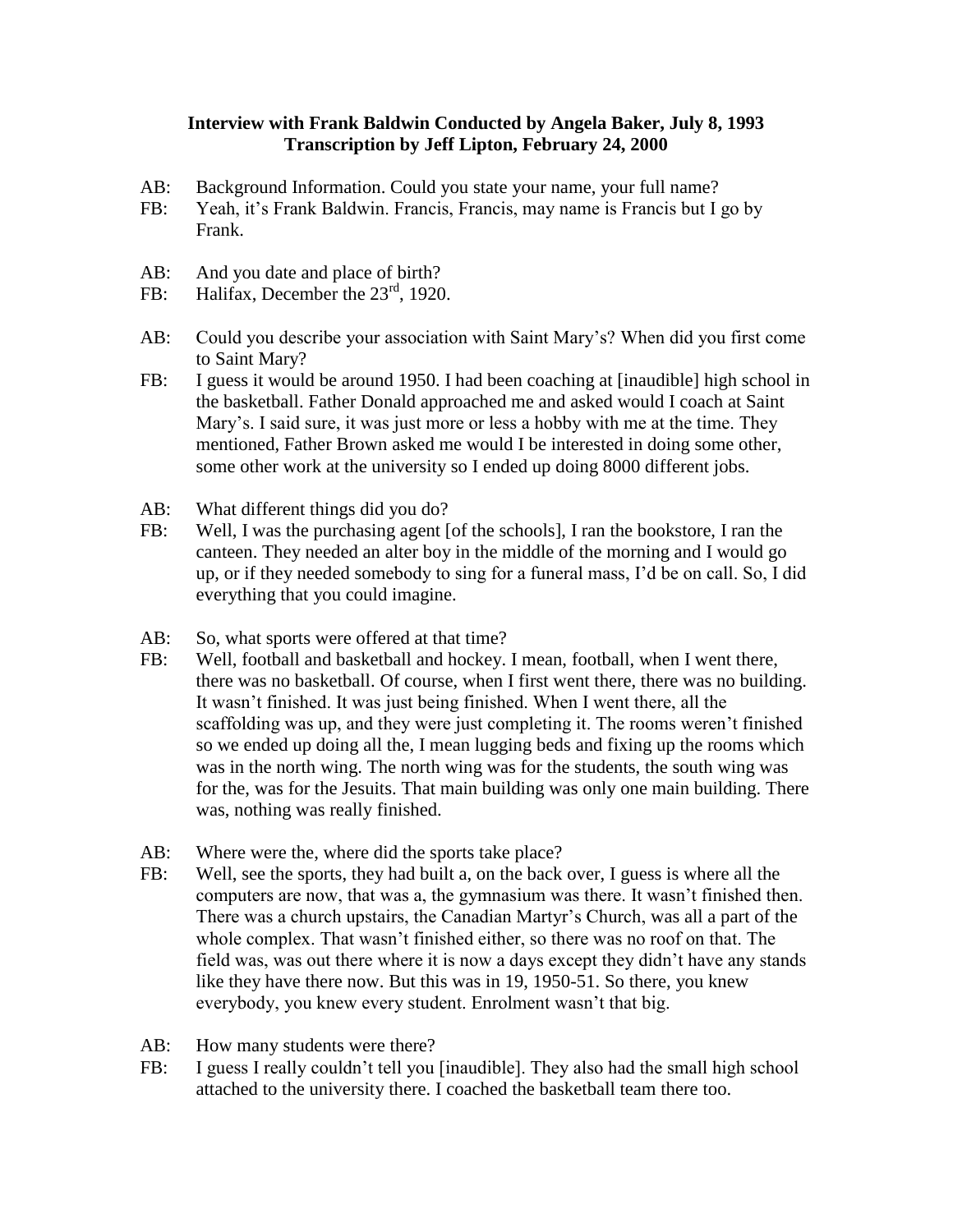- AB: I see. So it was totally separate, the high school?
- FB: No, it was a part of the building. It was, just in different areas because enrolment wasn't that big. The library wasn't finished and all that type of thing. They took, they had the high school. They had, from the other building, from the, from the other building, up on Windsor Street, where Saint Pat's high school is now, they had students from South America and everything. A few of those came along from Guatemala, and all those places.
- AB: So, how many years were you at Saint Mary's?
- FB: I suppose, about thirteen years.
- AB: So, you must have seen the school grow a lot while you were there?
- FB: That's right yeah, oh, that's right yeah. It was still, it was still only one building when, when I was there.
- AB: When you left, and that was in '63?
- FB: Sixty-three, yeah, that's right.
- AB: So, this was a school run by the Jesuits.
- FB: That's right, yeah.
- AB: What was that like?
- FB: Well, they, it was a good school 'cause Jesuits are known for their, for their education. But they weren't, a lot of times they weren't business people. A lot of people, people went and if you couldn't pay your bill, they'd say oh, you know and the result, sometimes you get in trouble financially because it's pretty tough to be too compassionate. I think it's really nice, but not good for business. They had, they were, earlier in the early years, especially in the fifties, students wore certain ties when they went to class. So, they had to be presentable.
- AB: Did they do that in the sixties too, or?
- FB: It might have been in the early sixties. All the sudden the roof fell in. They had, they had quite a few boarders, or what they call them, boarders. They had to attend mass, two or three days during the week. It was that type of a situation.
- AB: So, what other types of social activities went on at the university?
- FB: There were, they had, of course they had, they were closely aligned with this, I sort of ran a dating agency. I had a lot of friends in Halifax, and some of the guys who I didn't have girlfriends, they'd call up, call up the mothers' and say we need to, how's your daughter or something. I guess I'd like to ask you, so the convent was, the convent and the Mount at that time were available for the students. By available, I mean that you could get them dates.
- AB: I see. So would you have dances and things and the girls would come?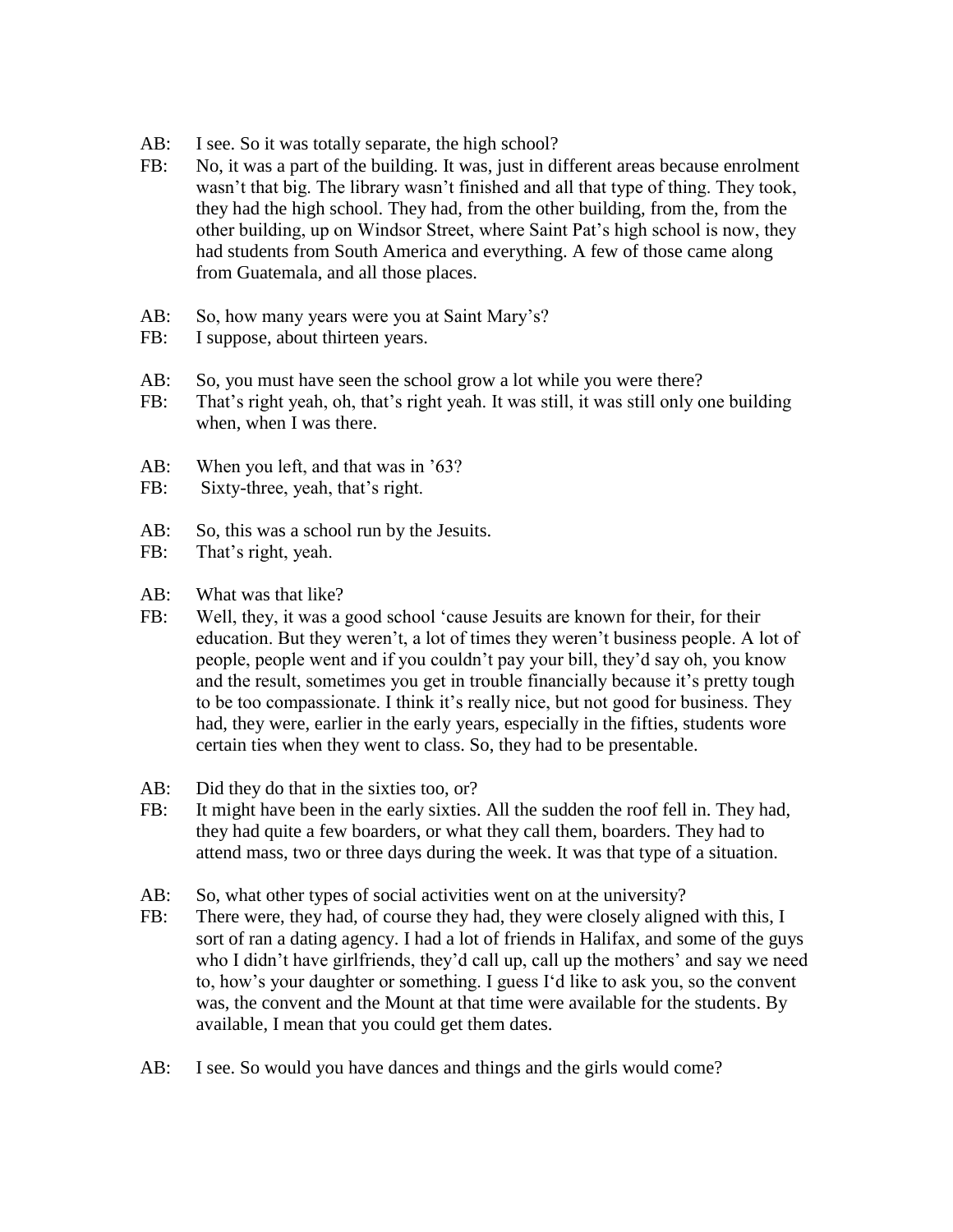- FB: No, once in a while they'd have them somewhere, but if they had them too, I mean they, they would have the graduation dances and stuff. They put on, of course the high school and that put on plays and there was always something going on at the university. They had to share dances and they had to pick these, with the mock trials they had. They would try somebody or, they would, they were, really fun. It was a, it was a good, it was a good feeling. Everybody knew each other and it was …
- AB: So, did almost everyone compete in sports of some kind?
- FB: Yeah, they had to, what they called intramurals and they, everybody, nearly everybody that I know was, the high school team. When I was at the high school we, everybody at the high school played basketball. Because [inaudible] we would finally get the, I don't know what year it was, we got the gym fixed. The gym all done. You said, we just had the softwood floor there. But everybody in the high school played basketball. Football was a big, was a good sport because the field was out there.
- AB: So is the, was the field where it is now?
- FB: It is now, that's right.
- AB: Let me see, what were the academic programs like back then?
- FB: Well the academic programs were, they weren't as varied as they are now. Of course they had the science program, engineering program. First three years, then they went to, it was called Nova Scotia tech at the time. Then they went there, and was arts and commerce. That was basically all that was offered. Then they were the first ones to have the adult education. I think father Blair was there, started the adult education and people coming in after four o'clock in the afternoons. See, when I was there, there was no summer school or anything. There was no summer school. It was just closed then in the summer time. That's only a relative newcomer type of thing, the summer schools. They started the classes at four o'clock in the afternoon for people that wanted to get a degree and were working or something. There were a couple of courses but particularly it was a science degree. Science degree and arts and commerce.
- AB: What were the faculty like then?
- FB: Well, mostly were, mostly, mostly Jesuits.
- AB: Mostly Jesuits?
- FB: Mostly Jesuits and, but of course they played a big, religion was a big part of there, and philosophy was a big, was a big thing then. Everybody had to take philosophy. But the faculty was mostly, say, mostly Jesuits. Of course, it wasn't co-ed for a long while. It wasn't co-ed.
- AB: It wasn't co-ed the whole time you were there.
- FB: No it was, it wasn't, it was just after, that's right, just after I left. I remember Eileen O'Leary was one of the first ones there. No, it wasn't Eileen; the girls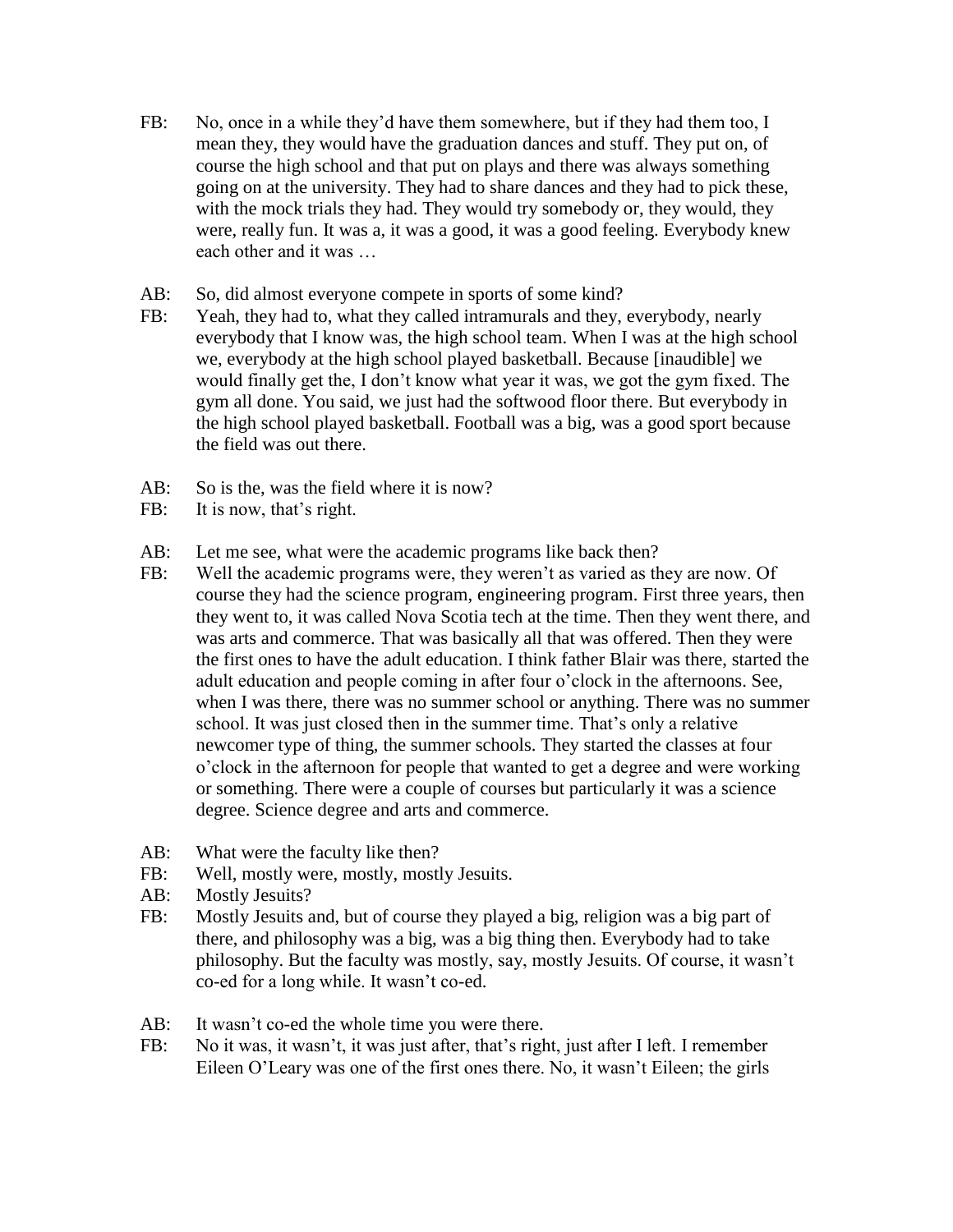name was O'Neil I think. Her, her and Eileen O'Leary were one of the first ones ever.

- AB: So, did they come during the evening classes?
- FB: No, the girls, the women, no they didn't no. There was nothing then see, for evening classes then. It was only later on that they, that they started. So, it was
- AB: Very different then today.
- FB: Well, that's right yes.
- AB: So, let's see. The student population, about what ages were the boys that were going there?
- FB: Varied, I guess, about, it would, it would be the same as it is, as it is today. Very, very, and the rules were much, you know, you just had to be, you just couldn't go roaming around all the time. You had to be in your room at a certain hours and stuff like that. So it was certainly, certainly more structures than it is now.
- AB: There were curfews?
- FB: Curfews, oh yeah. I mean, the, Lord forbid if there was any, any thought of drinking or women in the rooms and stuff like that. That would be terrible, a terrible thing. But I'm sure, I'm sure that there was a little bit of both. The lower floors, you could open those windows pretty easy and get in there and go from one place to another.
- AB: So, what were the family backgrounds of the student?
- FB: Of course again, we had to have a lot of people that you, not a lot of people, but people from South America, and there, that came up which would be, which would be of affluent backgrounds. The people, the people that were from Halifax would be ordinary because, they, I guess, what can I say? It would be a middleaged type of, I mean middle, not middle-aged, but a middle-income area. See, the thing too, most of them were Catholics with a few, with a few non-Catholics dispersed. The non-Catholics, the non-Catholics went to Dalhousie or Queens if they were in the city. So it was a, it was that…
- AB: So why were there some non-Catholics there?
- FB: Well, I guess they had some friends there or they wanted, you know, it's like a lot of things. They was a bit of discipline there too with the Jesuits and that. That had such a great, had a great influence. When we, when we tried, the north wing, we needed some students so we went on a little tour down to New England to see if we could get some students. When you mention that it's a Jesuit school, it was a big plus for it because a lot of them in the US went to private schools and went to Jesuit high schools. That made a big impression, so it was very important to people that they had, that they got a ... it still is today when you think of Georgetown and Boston College, and these places. That is that they, a lot of people go so it's …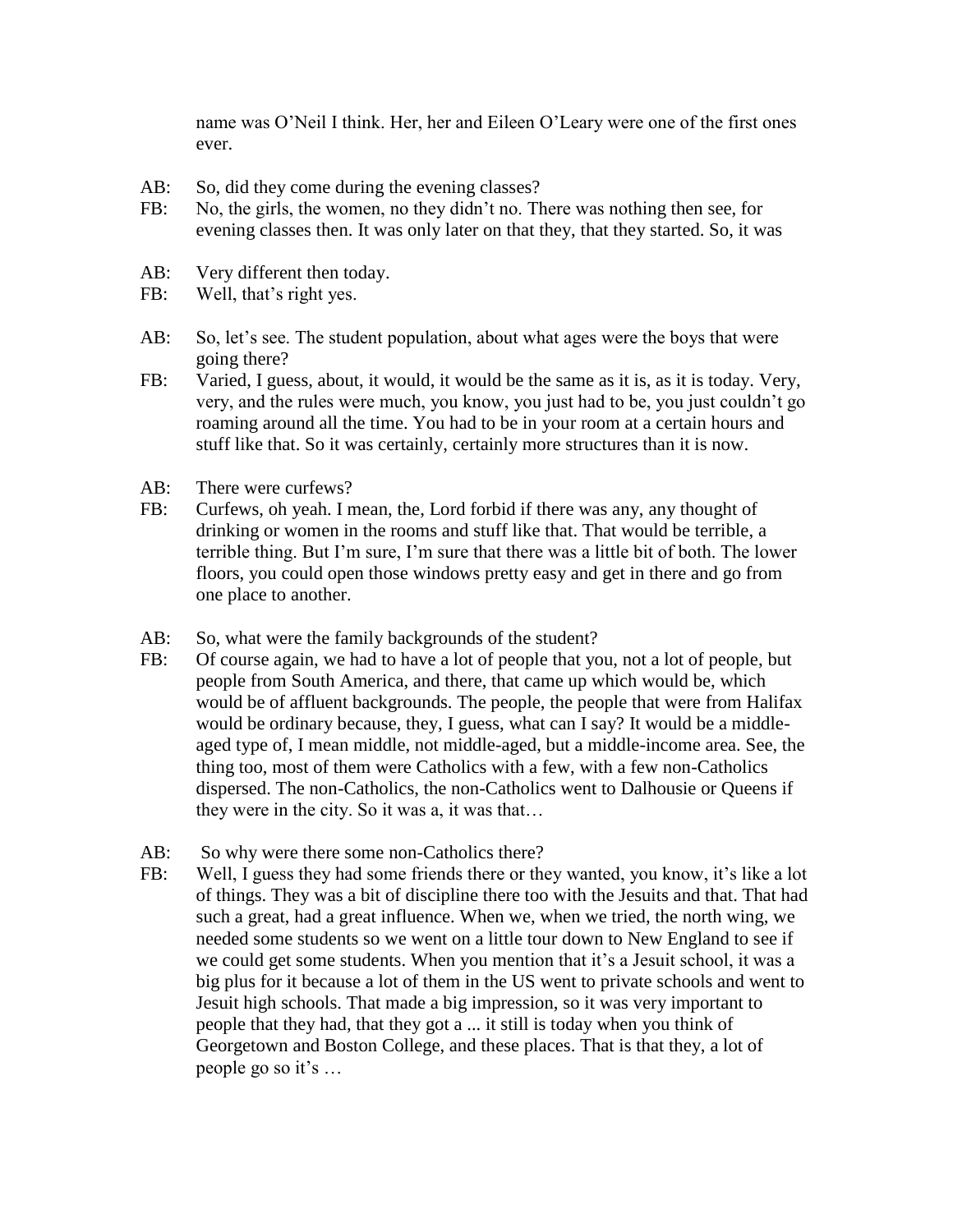- AB: And it's well known and respected.
- FB: That's right. But it was, in the more, in the. I say you get to know everybody. In the morning, they'd come in and you'd hear all the stories and it was a, just, just Fun. Never made any money, always, the Jesuits took a vow of poverty and expected me to take it too. It was a good atmosphere. It was a good, it was a good, it was a good time because I get to know a lot of people and got to know a lot of, sometimes you feel you might have had a little influence on somebody, somewhere along the line which makes it a little better. As long as it was for, as long as it was a good influence.
- AB: So how did the sporting activities change when you were there?
- FB: It's like sporting activities changed everywhere. It's unfortunately, so often today that the coaches aren't paid to coach, they are paid to win. It was more of a fun attitude, it was. A little less professional and a little more of a fun to it and not everybody wanted to win. If you didn't win, it wasn't the end of the world. So it was that type of an atmosphere. In those days, everybody wanted to beat St. FX, and St. FX, they were winning everything. But it was a different type of atmosphere as it is today. They, you were lucky if you got a uniform, a nice uniform. Money wasn't available, that much available.
- AB: I think we've covered everything I wanted to talk about. What was your relationship with the students?
- FB: Oh, great, it was just, it was, you sit down, and of course we spent a lot of time. I knew everybody. The people, some of the people that I still see.
- AB: I suppose, you were running everything, so you had to...
- FB: That's right. So you had to be, even deliver the mail sometimes. I had a, it was a great time for me and I had, it was just some of, it was just, you put in a lot of hours. You would drive to, you play at St. FX or something, basketball game and then come back. Play there at, come back at four in the morning on those roads from Antigonish, those old roads. Back to work, back to work and never though of missing any work or anything. You just went to, but as I say, it was great for me.
- AB: So, have you kept up touch with Saint Mary's?
- FB: Yes, I do. Not as much as I'd like to. Since I moved out here, I used to live down in the south end, and we used to drop down there very so often. I don't get down there that way that much. It's just more. More or less, [inaudible]. I was very, very, very happy that I got an honorary degree, an honorary doctorate.
- AB: When did you get that?
- FB: Two years ago.
- AB: Two years ago?
- FB: Yeah, which was kind of nice. It's nice to be remembered when you're alive rather than when you're dead.
- AB: It doesn't mean too much then.